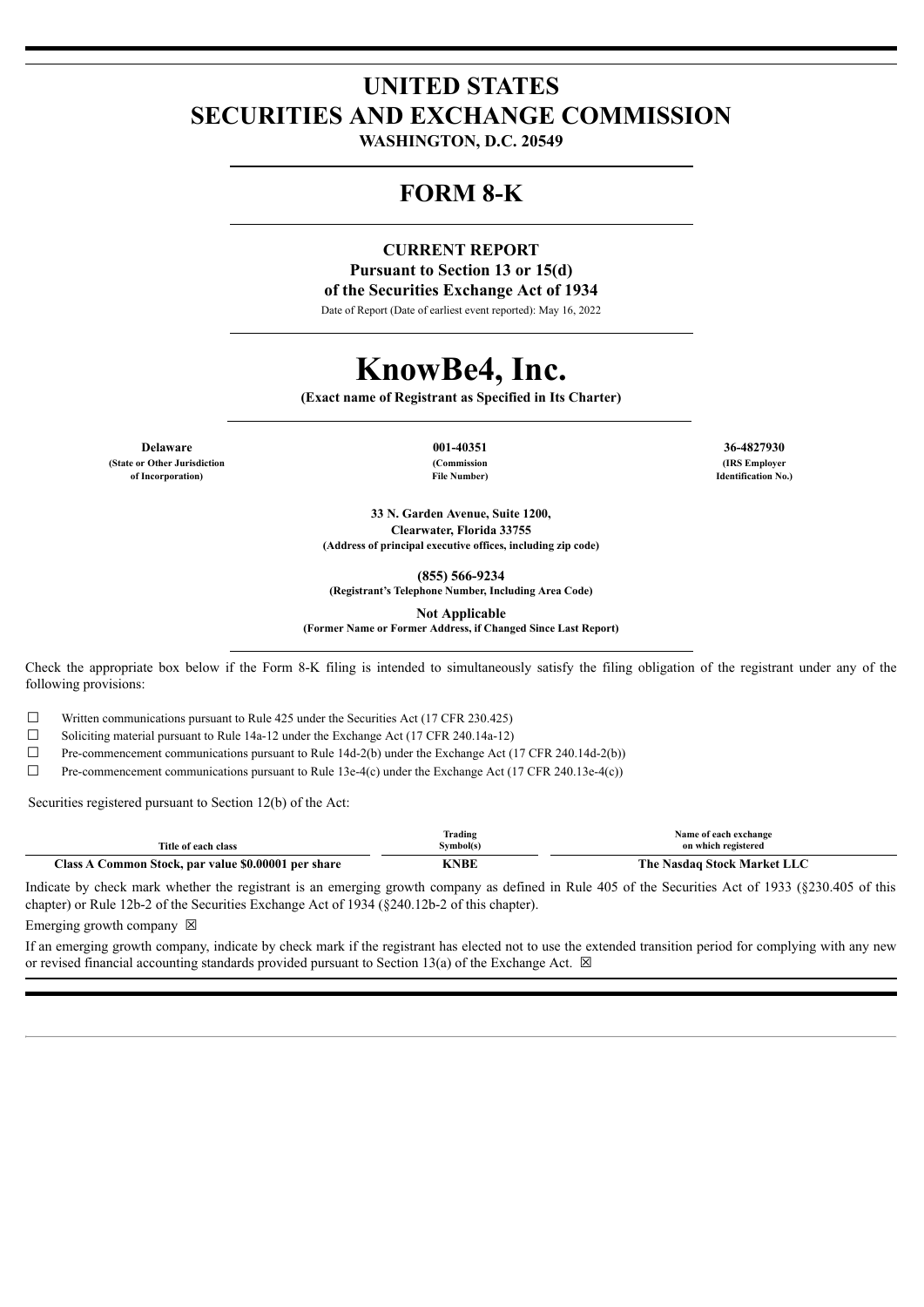#### **Item 5.07. Submission of Matters to a Vote of Security Holders.**

On May 16, 2022, KnowBe4, Inc. (the "Company") held its 2022 annual meeting of stockholders (the "Annual Meeting"). At the Annual Meeting, two proposals were submitted to the Company's stockholders. The proposals are described in more detail in the Company's definitive proxy statement filed with the U.S. Securities and Exchange Commission on April 6, 2022. The final voting results were as follows:

#### *Proposal 1 – Election of Class I Director*

The Company's stockholders elected Stephen Shanley as a Class I director, to serve for a term expiring at the 2025 annual meeting of stockholders based on the following voting results.

|                 | <b>Votes For</b> | <b>Votes Withheld</b> | <b>Broker Non-Votes</b> |
|-----------------|------------------|-----------------------|-------------------------|
| Stephen Shanley | 916.409.109      | 21,096,196            | 3,379,531               |

#### *Proposal 2 – Ratification of the Appointment of Independent Registered Public Accounting Firm*

The Company's stockholders ratified the appointment of KPMG LLP as the Company's independent registered public accounting firm for the fiscal year ending December 31, 2022 based on the following voting results.

| <b>Votes For</b> | <b>Votes Against</b> | <b>Votes Abstained</b> |
|------------------|----------------------|------------------------|
| 939,554,909      | 5,065                | 1,324,862              |